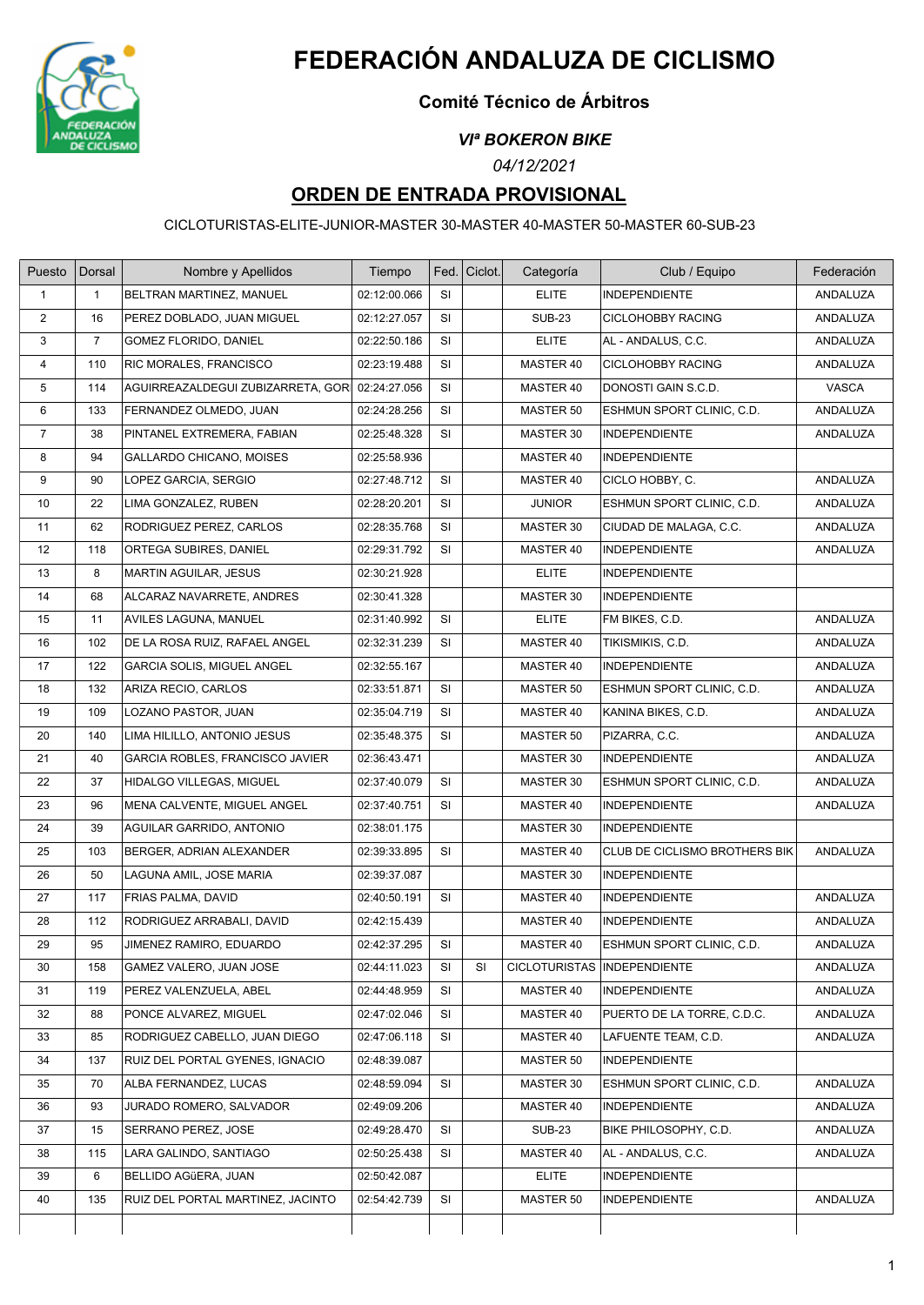

# **FEDERACIÓN ANDALUZA DE CICLISMO**

### **Comité Técnico de Árbitros**

#### *VIª BOKERON BIKE*

*04/12/2021*

## **ORDEN DE ENTRADA PROVISIONAL**

CICLOTURISTAS-ELITE-JUNIOR-MASTER 30-MASTER 40-MASTER 50-MASTER 60-SUB-23

| Puesto | Dorsal         | Nombre y Apellidos                | Tiempo       |           | Fed.   Ciclot. | Categoría    | Club / Equipo               | Federación      |
|--------|----------------|-----------------------------------|--------------|-----------|----------------|--------------|-----------------------------|-----------------|
| 41     | 127            | <b>GARCIA SERRANO, JESUS</b>      | 02:54:54.902 | SI        |                | MASTER 50    | EUROBIKE, C.D.              | ANDALUZA        |
| 42     | 69             | PEREZ GALVAN, JOSE ANTONIO        | 02:55:53.872 |           |                | MASTER 30    | INDEPENDIENTE               |                 |
| 43     | 116            | PEREZ-LANZAC RAYA, PEDRO          | 02:59:38.510 |           |                | MASTER 40    | <b>INDEPENDIENTE</b>        |                 |
| 44     | 64             | PEREZ-LANZAC RAYA, ALVARO         | 02:59:39.358 |           |                | MASTER 30    | INDEPENDIENTE               |                 |
| 45     | 98             | VAZQUEZ GARCIA, PABLO             | 02:59:40.254 |           |                | MASTER 40    | <b>INDEPENDIENTE</b>        |                 |
| 46     | 83             | VELA RUIZ, JOSE ANTONIO           | 03:00:29.590 |           |                | MASTER 40    | INDEPENDIENTE               |                 |
| 47     | 131            | GARCIA ALGUACIL, JOSE CARLOS      | 03:00:30.517 |           |                | MASTER 50    | <b>INDEPENDIENTE</b>        | ANDALUZA        |
| 48     | 108            | SANCOSMED LEMA, PABLO             | 03:01:21.302 | <b>SI</b> |                | MASTER 40    | CICLOS SARABIA C.C.         | <b>MURCIANA</b> |
| 49     | 30             | PADILLO PEREZ, SAMUEL             | 03:01:38.133 |           |                | MASTER 30    | <b>INDEPENDIENTE</b>        | ANDALUZA        |
| 50     | 106            | VARELA FERIA, FRANCISCO           | 03:04:41.125 | <b>SI</b> |                | MASTER 40    | <b>INDEPENDIENTE</b>        | ANDALUZA        |
| 51     | 107            | LEIGLAND, ADAM                    | 03:04:57.861 | SI        |                | MASTER 40    | TINCASUR - PORTUENSE        | ANDALUZA        |
| 52     | 52             | HERNANDEZ LOPEZ, ANTONIO          | 03:05:28.797 |           |                | MASTER 30    | <b>INDEPENDIENTE</b>        |                 |
| 53     | 152            | LOPEZ REDONDO, FRANCISCO          | 03:06:31.333 | <b>SI</b> |                | MASTER 60    | MIRANDA BIKE, C.C.          | ANDALUZA        |
| 54     | 139            | VELA DIAZ, JOSE MANUEL            | 03:07:18.125 | <b>SI</b> |                | MASTER 50    | INDEPENDIENTE               | ANDALUZA        |
| 55     | 92             | PALOMO ALCAIDE, JESUS             | 03:07:22.301 |           |                | MASTER 40    | <b>INDEPENDIENTE</b>        |                 |
| 56     | 55             | DE DIOS SEPULVEDA, EDUARDO        | 03:07:33.909 |           |                | MASTER 30    | <b>INDEPENDIENTE</b>        |                 |
| 57     | 111            | SOLERA SANCHEZ, CARLOS JOSE       | 03:08:20.821 |           |                | MASTER 40    | <b>INDEPENDIENTE</b>        |                 |
| 58     | 105            | BRRILERO GOMEZ, JOSE LUIS         | 03:09:12.437 |           |                | MASTER 40    | <b>INDEPENDIENTE</b>        |                 |
| 59     | 41             | <b>GARCIA GARCIA, JOSE LUIS</b>   | 03:10:39.837 |           |                | MASTER 30    | <b>INDEPENDIENTE</b>        |                 |
| 60     | 47             | CILLEROS MARIN, BONIFACIO         | 03:10:41.285 |           |                | MASTER 30    | <b>INDEPENDIENTE</b>        |                 |
| 61     | 57             | CORDOBA MULLOR, DAVID             | 03:14:07.109 | SI        |                | MASTER 30    | VELEÑO, C.C.                | ANDALUZA        |
| 62     | $\overline{2}$ | RIOS GARCIA, ALBERTO              | 03:14:21.365 | SI        |                | <b>ELITE</b> | COIN, C.C.                  | ANDALUZA        |
| 63     | 49             | PEREZ LOBATO, ROBERTO             | 03:18:59.795 |           |                | MASTER 30    | INDEPENDIENTE               |                 |
| 64     | 53             | FUENTES-GUERRA LOPEZ-CRESPO, MANI | 03:20:31.516 |           |                | MASTER 30    | <b>INDEPENDIENTE</b>        |                 |
| 65     | 48             | JIMENEZ PINO, JAVIER              | 03:23:30.852 |           |                | MASTER 30    | <b>INDEPENDIENTE</b>        |                 |
| 66     | 79             | YEBENES REYES, RAFAEL             | 03:23:53.444 |           |                | MASTER 40    | <b>INDEPENDIENTE</b>        |                 |
| 67     | 80             | GARCIA HERRERA, GRACIAN           | 03:23:56.668 |           |                | MASTER 40    | <b>INDEPENDIENTE</b>        |                 |
| 68     | 59             | JIMENEZ GARCIA, DANIEL            | 03:23:58.204 |           |                | MASTER 30    | <b>INDEPENDIENTE</b>        |                 |
| 69     | 29             | MORENO AREVALO, FRANCISCO JESUS   | 03:24:55.980 |           |                | MASTER 30    | <b>INDEPENDIENTE</b>        | ANDALUZA        |
| 70     | 67             | QUINTERO GOMEZ, JOSE MARIA        | 03:30:24.435 |           |                | MASTER 30    | <b>INDEPENDIENTE</b>        |                 |
| 71     | 113            | DIAZ CAPITAN, JACINTO             | 03:30:31.396 | SI        |                | MASTER 40    | BANDOLEROS DE ALAMEDA, C.D. | ANDALUZA        |
| 72     | 100            | GONZALEZ DIAZ, JOSE ANTONIO       | 03:30:34.804 |           |                | MASTER 40    | <b>INDEPENDIENTE</b>        |                 |
| 73     | 142            | GARCIA SERRANO, JESUS             | 03:30:53.876 | SI        |                | MASTER 50    | <b>CLUB MAMMOTH MTB</b>     | MADRILEÑA       |
| 74     | 121            | DELGADO PARDO, SANTIAGO           | 03:32:12.091 |           |                | MASTER 40    | <b>INDEPENDIENTE</b>        |                 |
| 75     | 66             | PELAEZ GOMEZ, DANIEL              | 03:34:04.355 |           |                | MASTER 30    | <b>INDEPENDIENTE</b>        |                 |
| 76     | 146            | ALCANTARA PEREZ, JOSE MANUEL      | 03:37:05.531 |           |                | MASTER 50    | <b>INDEPENDIENTE</b>        | ANDALUZA        |
| 77     | 138            | BARROSO MONTERO, RAUL             | 03:37:09.603 |           |                | MASTER 50    | INDEPENDIENTE               |                 |
| 78     | 130            | AGUILAR TORRES, FRANCISCO         | 03:38:15.719 |           |                | MASTER 50    | <b>INDEPENDIENTE</b>        |                 |
| 79     | 45             | TELLO GALAN, JESUS                | 03:38:33.837 |           |                | MASTER 30    | <b>INDEPENDIENTE</b>        | ANDALUZA        |
| 80     | 60             | HERENCIA URBANO, MANUEL           | 03:40:10.556 |           |                | MASTER 30    | <b>INDEPENDIENTE</b>        |                 |
|        |                |                                   |              |           |                |              |                             |                 |